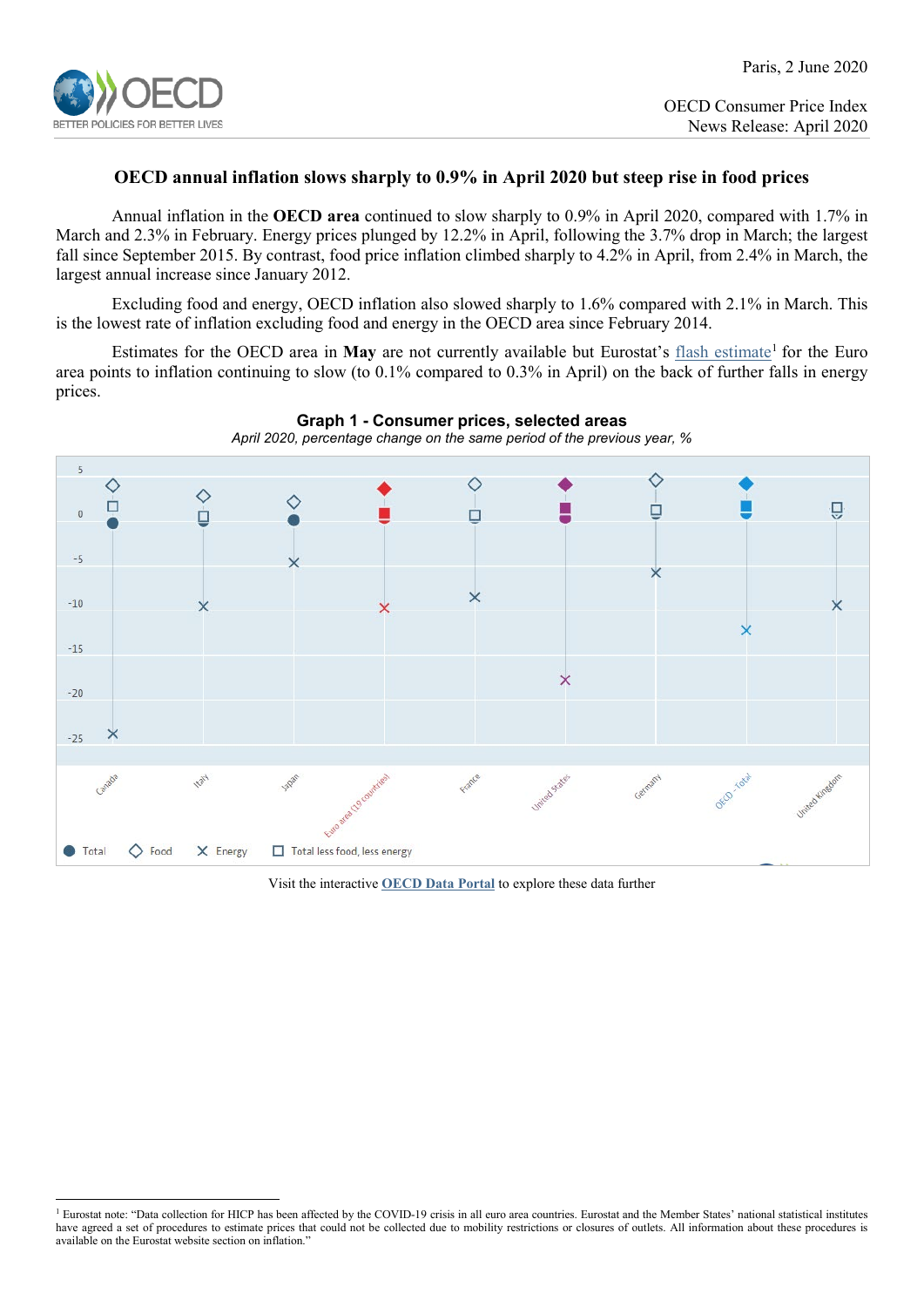

Paris, 2 June 2020

 $OFCD - Tota$ 

OECD Consumer Price Index News Release: April 2020

# **Graph 2 – Energy (CPI) and Food (CPI), selected areas**







Visit the interactive **[OECD Data](https://data.oecd.org/chart/5Z42) Portal** to explore these data further Visit the interactive **[OECD Data Portal](https://data.oecd.org/chart/5Z3Y)** to explore these data further

In April 2020, annual inflation slowed or declined in all major economies. In **Canada**, annual inflation fell by (minus) 0.2%, from 0.9% in March, the first contraction since September 2009. Annual inflation decreased sharply in the **United States** (to 0.3%, from 1.5%), the **United Kingdom** (to 0.9%, from 1.5%), **Germany** (to 0.9%, from 1.4%), **France** (to 0.3%, from 0.7%), and more moderately in **Japan** (to 0.1%, from 0.4%) and **Italy** (to 0.0%, from 0.1%).







Annual inflation in the **Euro area**, as measured by the HICP[2](#page-1-0) , also slowed sharply (to 0.3%, from 0.7%). Excluding food and energy, the decrease in Euro area annual inflation was more limited (0.9%, from 1.1%).

Among non-OECD G20 economies, annual inflation decreased in **Argentina** (to 45.6%, from 48.4%), **China** (to 3.3%, from 4.3%), **Brazil** (to 2.4%, from 3.3%), **Indonesia** (to 2.7%, from 3.0%), **Saudi Arabia** (to 1.3%, from 1.5%) and **India** (to 5.4%, from 5.5%). Inflation increased in the **Russian Federation** (to 3.1%, from 2.5%). Annual inflation in the **G20**[3](#page-1-1) **area** as a whole also decreased to 2.4% compared with 3.2% in March. **[4](#page-1-2)**

<span id="page-1-0"></span> <sup>2</sup> HICP (Harmonised Indices of Consumer Prices) published by Eurostat.

<span id="page-1-1"></span><sup>&</sup>lt;sup>3</sup> On 11 July 2017, the Argentinian Authorities started to publish a new national CPI (December 2016 = 100) covering the whole country. This officially reported CPI-series starts in December 2016, and has now been included in the G20 aggregate, from January 2018 onwards. The inclusion of the Argentinian CPI in the G-20 aggregate entailed a clear break in the series.

<span id="page-1-2"></span><sup>&</sup>lt;sup>4</sup> Due to Covid-19 lockdown restrictions, Statistics South Africa postponed the publication of the April CPI to Wednesday 24 June 2020. As a consequence, inflation for the G20 area has been calculated excluding South Africa for April 2020 according to the methodology described in the **[methodological note on CPI for G20 area](http://www.oecd.org/sdd/prices-ppp/CPI-G20-methodology.pdf)**.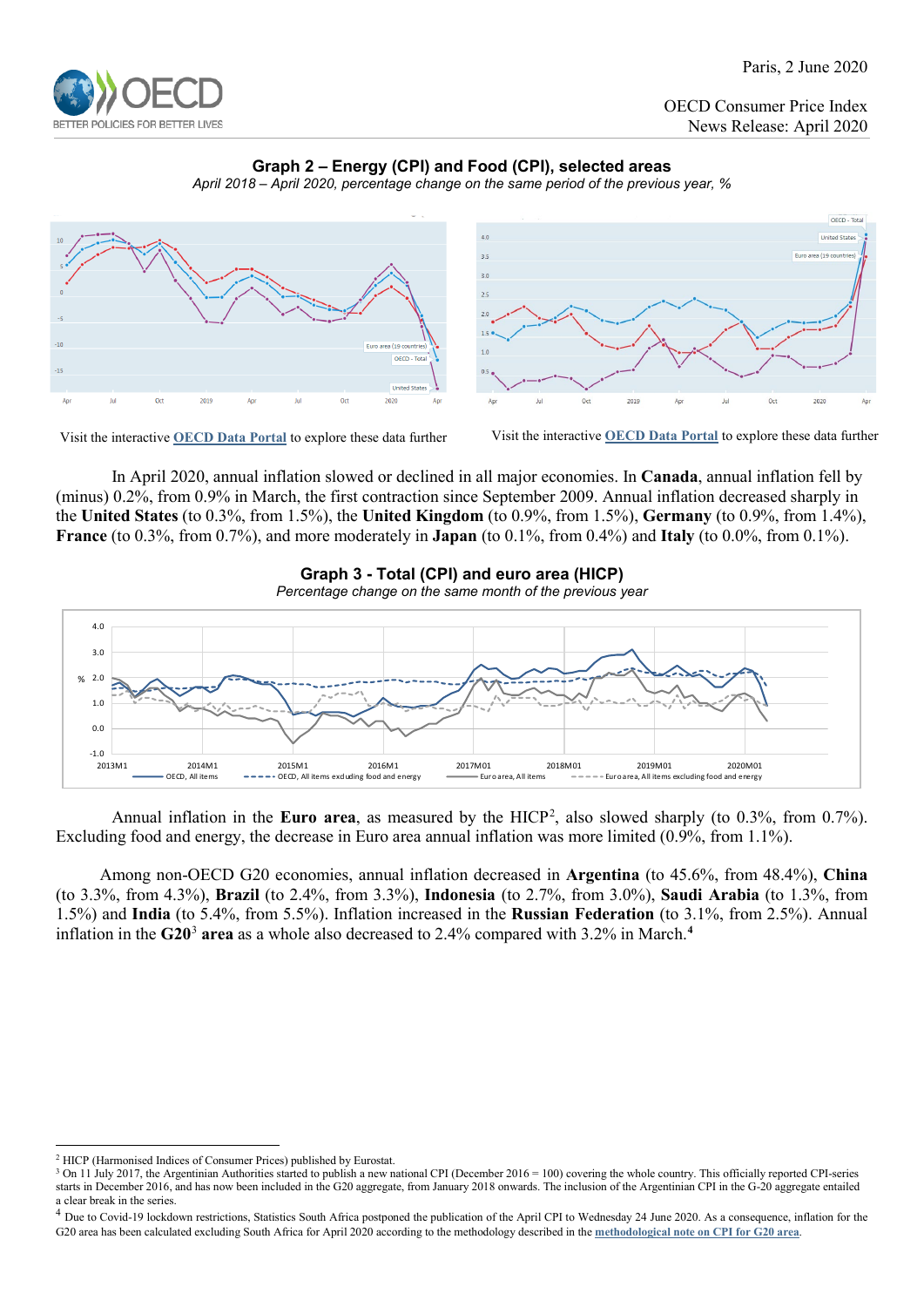

Paris, 2 June 2020

OECD Consumer Price Index News Release: April 2020

## **Table 1 - Consumer prices, All items, selected countries**

| Percentage change on the same period of the previous year |           |        |        |        |        |        |        |        |        |            |            |      |      |      |        |
|-----------------------------------------------------------|-----------|--------|--------|--------|--------|--------|--------|--------|--------|------------|------------|------|------|------|--------|
|                                                           | 2018      | 2019   | 2019   |        |        |        |        |        |        | 2020       |            |      |      |      |        |
|                                                           | Average   |        | Apr    | May    | Jun    | Jul    | Aug    | Sep    | Oct    | <b>Nov</b> | <b>Dec</b> | Jan  | Feb  | Mar  | Apr    |
| <b>OECD-Total</b>                                         | 2.6       | 2.1    | 2.5    | 2.3    | 2.1    | 2.2    | 2.0    | 1.7    | 1.7    | 1.9        | 2.2        | 2.4  | 2.3  | 1.7  | 0.9    |
| G7                                                        | 2.1       | 1.5    | 1.8    | 1.6    | 1.5    | 1.6    | 1.4    | 1.4    | 1.4    | 1.6        | 1.8        | 2.0  | 1.9  | 1.2  | 0.4    |
| Euro area (HICP)                                          | 1.8       | 1.2    | 1.7    | 1.2    | 1.3    | 1.0    | 1.0    | 0.8    | 0.7    | 1.0        | 1.3        | 1.4  | 1.2  | 0.7  | 0.3    |
| European Union (HICP)*                                    | 1.8       | 1.4    | 1.9    | 1.5    | 1.5    | 1.3    | 1.3    | 1.1    | 1.0    | 1.3        | 1.6        | 1.7  | 1.6  | 1.1  | 0.6    |
| Major seven countries                                     |           |        |        |        |        |        |        |        |        |            |            |      |      |      |        |
| Canada                                                    | 2.3       | 1.9    | 2.0    | 2.4    | 2.0    | 2.0    | 1.9    | 1.9    | 1.9    | 2.2        | 2.2        | 2.4  | 2.2  | 0.9  | $-0.2$ |
| <b>France</b>                                             | 1.9       | 1.1    | 1.3    | 0.9    | 1.2    | 1.1    | 1.0    | 0.9    | 0.8    | 1.0        | 1.5        | 1.5  | 1.4  | 0.7  | 0.3    |
| Germany                                                   | 1.7       | 1.4    | 2.0    | 1.4    | 1.6    | 1.7    | 1.4    | 1.2    | 1.1    | 1.1        | 1.5        | 1.7  | 1.7  | 1.4  | 0.9    |
| Italy                                                     | 1.1       | 0.6    | 1.1    | 0.8    | 0.7    | 0.4    | 0.4    | 0.3    | 0.2    | 0.2        | 0.5        | 0.5  | 0.3  | 0.1  | 0.0    |
| Japan                                                     | 1.0       | 0.5    | 0.9    | 0.7    | 0.7    | 0.5    | 0.3    | 0.2    | 0.2    | 0.5        | 0.8        | 0.7  | 0.4  | 0.4  | 0.1    |
| <b>United Kingdom</b>                                     | 2.3       | 1.7    | 2.0    | 1.9    | 1.9    | 2.0    | 1.7    | 1.7    | 1.5    | 1.5        | 1.4        | 1.8  | 1.7  | 1.5  | 0.9    |
| <b>United States</b>                                      | 2.4       | 1.8    | 2.0    | 1.8    | 1.6    | 1.8    | 1.7    | 1.7    | 1.8    | 2.1        | 2.3        | 2.5  | 2.3  | 1.5  | 0.3    |
| G20 and other non OECD G20 economies                      |           |        |        |        |        |        |        |        |        |            |            |      |      |      |        |
| G20                                                       | 3.2       | 3.5    | 3.8    | 3.7    | 3.5    | 3.3    | 3.3    | 3.1    | 3.2    | 3.7        | 4.0        | 4.0  | 3.8  | 3.2  | 2.4    |
| Argentina                                                 | $\ddotsc$ | 53.5   | 55.8   | 57.3   | 55.8   | 54.4   | 54.5   | 53.5   | 50.5   | 52.1       | 53.8       | 52.9 | 50.3 | 48.4 | 45.6   |
| <b>Brazil</b>                                             | 3.7       | 3.7    | 4.9    | 4.7    | 3.4    | 3.2    | 3.4    | 2.9    | 2.5    | 3.3        | 4.3        | 4.2  | 4.0  | 3.3  | 2.4    |
| China                                                     | 2.1       | 2.9    | 2.5    | 2.7    | 2.7    | 2.8    | 2.8    | 3.0    | 3.8    | 4.5        | 4.5        | 5.4  | 5.2  | 4.3  | 3.3    |
| India                                                     | 4.9       | 7.7    | 8.3    | 8.7    | 8.6    | 6.0    | 6.3    | 7.0    | 7.6    | 8.6        | 9.6        | 7.5  | 6.8  | 5.5  | 5.4    |
| Indonesia                                                 | 3.2       | 3.0    | 2.8    | 3.3    | 3.3    | 3.3    | 3.5    | 3.4    | 3.1    | 3.0        | 2.7        | 2.7  | 3.1  | 3.0  | 2.7    |
| <b>Russian Federation</b>                                 | 2.9       | 4.5    | 5.2    | 5.1    | 4.7    | 4.6    | 4.3    | 4.0    | 3.8    | 3.5        | 3.0        | 2.4  | 2.3  | 2.5  | 3.1    |
| Saudi Arabia                                              | 2.5       | $-2.1$ | $-2.9$ | $-2.6$ | $-2.6$ | $-2.2$ | $-1.9$ | $-1.4$ | $-0.9$ | $-0.8$     | $-0.2$     | 0.7  | 1.2  | 1.5  | 1.3    |
| <b>South Africa</b>                                       | 4.5       | 4.1    | 4.4    | 4.4    | 4.5    | 4.0    | 4.3    | 4.1    | 3.7    | 3.6        | 4.0        | 4.4  | 4.5  | 4.1  |        |

### **Table 2 - Consumer prices, All items excluding food and energy, selected countries**

*Percentage change on the same period of the previous year*

|                        | 2018    | 2019 | 2019 |     |     |     |     |            |     | 2020       |      |     |     |     |     |
|------------------------|---------|------|------|-----|-----|-----|-----|------------|-----|------------|------|-----|-----|-----|-----|
|                        | Average |      | Apr  | May | Jun | Jul | Aug | <b>Sep</b> | Oct | <b>Nov</b> | De c | Jan | Feb | Mar | Apr |
| OECD-Total             | 2.1     | 2.2  | 2.2  | 2.1 | 2.2 | 2.3 | 2.3 | 2.1        | 2.1 | 2.2        | 2.2  | 2.2 | 2.2 | 2.1 | 1.6 |
| G7                     | 1.7     | 1.7  | 1.7  | 1.6 | 1.7 | 1.8 | 1.8 | 1.8        | 1.8 | 1.8        | 1.8  | 1.8 | 1.9 | 1.7 | 1.2 |
| Euro area (HICP)       | 1.0     | 1.0  | 1.3  | 0.8 | 1.1 | 0.9 | 0.9 | 1.0        | 1.1 | 1.3        | 1.3  | 1.1 | 1.2 | 1.0 | 0.9 |
| European Union (HICP)* | 1.0     | 1.2  | 1.4  | 1.0 | 1.2 | 1.0 | 1.1 | 1.2        | 1.3 | 1.5        | 1.5  | 1.3 | 1.5 | 1.3 | 1.1 |
| Major seven countries  |         |      |      |     |     |     |     |            |     |            |      |     |     |     |     |
| Canada                 | 2.0     | 2.3  | 2.2  | 2.6 | 2.6 | 2.4 | 2.5 | 2.4        | 2.2 | 2.1        | 1.9  | 1.8 | 1.9 | 1.9 | 1.6 |
| France                 | 1.0     | 0.7  | 0.6  | 0.4 | 0.8 | 0.7 | 0.6 | 0.8        | 0.8 | 1.0        | 1.2  | 1.1 | 1.4 | 1.0 | 0.7 |
| Germany                | 1.3     | 1.5  | 1.9  | 1.2 | 1.6 | 1.6 | 1.4 | 1.6        | 1.6 | 1.6        | 1.7  | 1.4 | 1.5 | 1.5 | 1.2 |
| Italy                  | 0.6     | 0.6  | 0.8  | 0.5 | 0.6 | 0.6 | 0.6 | 0.6        | 0.7 | 0.7        | 0.8  | 0.8 | 0.7 | 0.6 | 0.5 |
| Japan                  | 0.2     | 0.5  | 0.5  | 0.5 | 0.4 | 0.5 | 0.3 | 0.3        | 0.5 | 0.7        | 0.7  | 0.7 | 0.5 | 0.5 | 0.1 |
| <b>United Kingdom</b>  | 1.9     | 1.7  | 1.7  | 1.7 | 1.7 | 1.9 | 1.5 | 1.6        | 1.7 | 1.7        | 1.4  | 1.6 | 1.7 | 1.6 | 1.5 |
| <b>United States</b>   | 2.1     | 2.2  | 2.1  | 2.0 | 2.1 | 2.2 | 2.4 | 2.4        | 2.3 | 2.3        | 2.3  | 2.3 | 2.4 | 2.1 | 1.4 |

*\*The present publication presents time series, which extend beyond the date of the United Kingdom's withdrawal from the European Union on 1 February 2020. In order to maintain consistency over time, the "European Union" aggregate presented here excludes the UK for the entire time series. Interested readers may refer to the [Eurostat website](https://ec.europa.eu/eurostat/help/faq/brexit) for further information on Eurostat's plans for disseminating EU aggregates and to the [Eurostat database](https://ec.europa.eu/eurostat/data/database) for the actual series.*